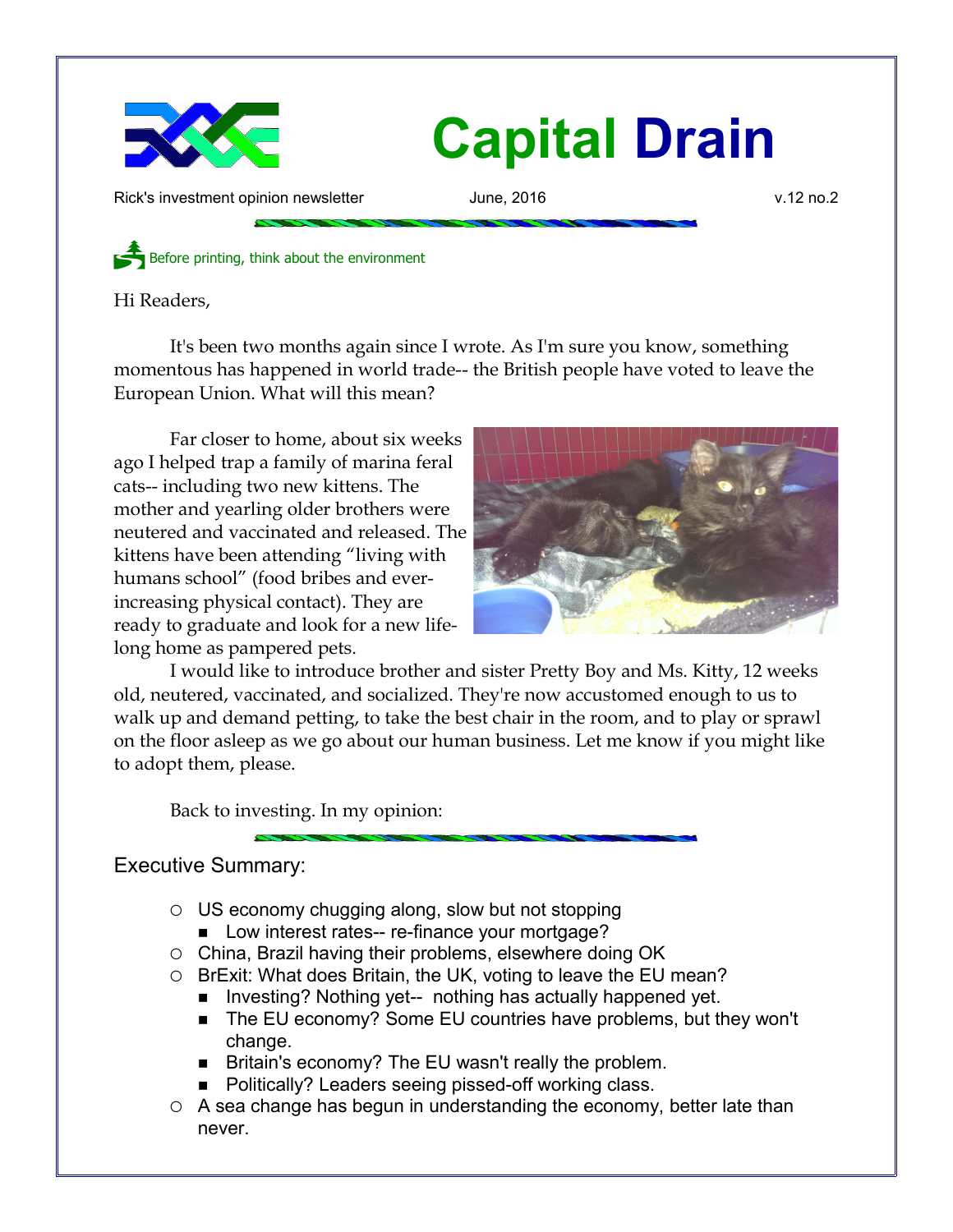The recovery continues, and many US companies are doing well, but some prices reflect high continued growth expectations. If you're holding shares of any of the conspicuous high-fliers, especially the "hot" new tech IPOs, you might consider selling into this enthusiasm. Better to risk a little less gain rather than a lot more loss.

As confidence in the economy spreads, investing in all-market index funds becomes more attractive. We are likely reaching the phase where a rising tide will lift (almost) all corporate boats.

If you're inclined to pick among individual stocks, be conservative and be in the best of securities: stick to value, to safety, to short maturities (for debt), and call me to chat if you're concerned about anything you're holding.

Above all, avoid the investments that are at all-time extreme valuations: junk bonds, developing-country bonds, and headlinegrabbing stocks with high P/E ratios.

### The Details:

First, despite the big drop in the stock markets and all the breathless reporting you've likely seen, all is well for us. The US stock market went way down for two days, then bounced back up. I hope you didn't do anything rash during the drop.

**Growth continues to be slow but steady.** Inflation is low. Employment (in number of workers) is rising and unemployment (in percent) is falling. I'm sitting tight with the portfolio I described some time ago.

Because interest rates have gone so exceptionally low, many Americans may be able to re-finance their **mortgages** to lower their monthly payments. It's worth checking to see if you can. Stick to basics, though. No balloons, teaser rates, cash-outs, or any of that fancy nonsense that ruined so many homeowners eight years ago. Just lower the monthly payment for the same term, or shorten the term for the same payment.

Elsewhere in the world, **Brazil** is making headlines with budget, corruption, and political problems (and hosting the Olympics in August). **China** is clearly beginning to have a problem with excessive bad debt within their economy, which will probably hurt their investment markets and may lead to an actual recession. Countries heavily dependent on selling fossil fuels, metals, and other industrial commodities are getting vastly lower prices and sales.

In better news, India and many smaller countries are quietly moving forward.

Now, the big news of the week: what is this **BREXIT** thing?

A simple majority of the British electorate voted for the United Kingdom (England, Wales, Scotland, and Northern Ireland) to leave the European Union (Europe minus Switzerland, Norway, and the micro-states like Monaco, and including candidate members Iceland, some non-member Balkan states, and Turkey).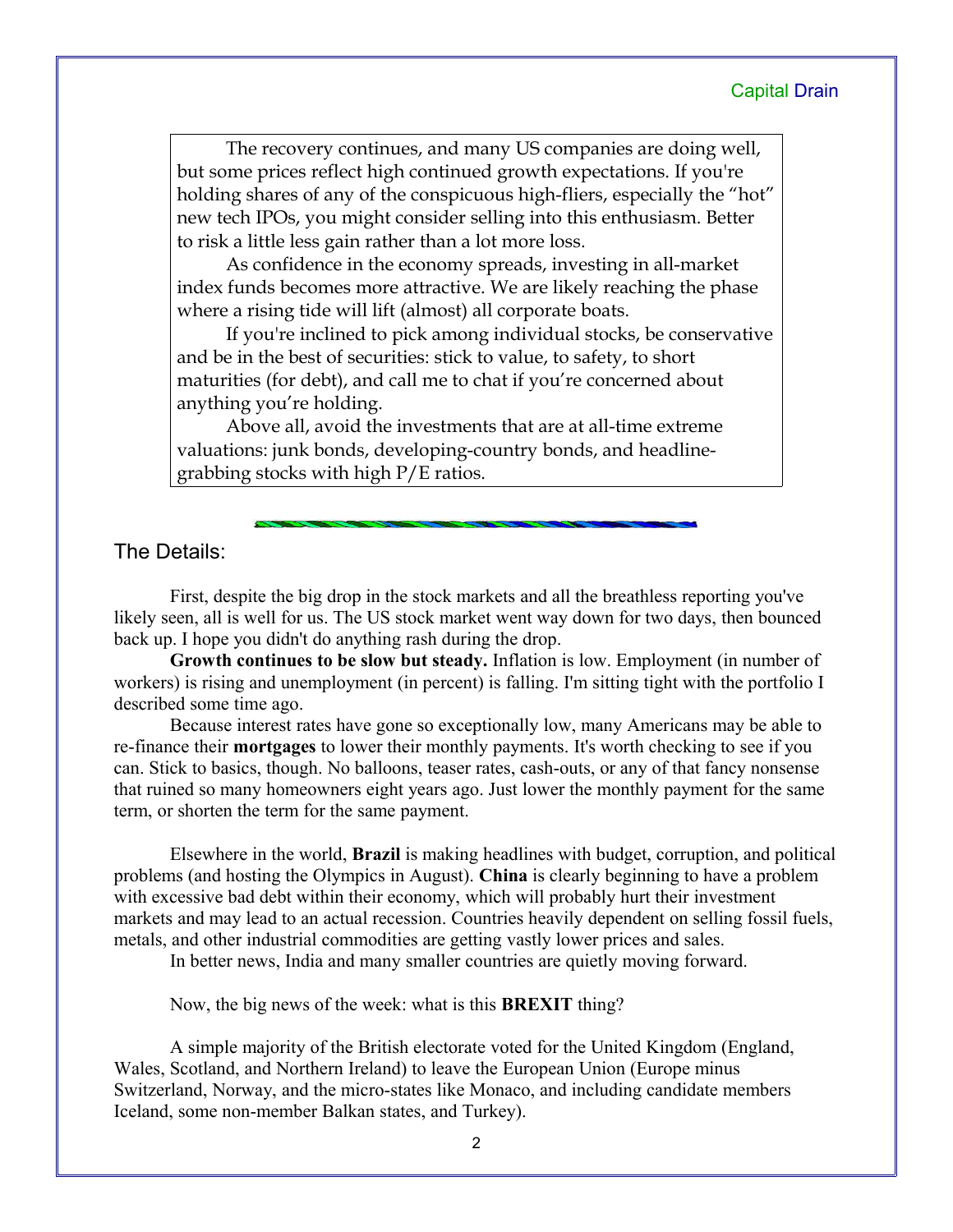The European Union is the current form of a system for allowing European countries to trade more easily with one another and contribute to their collective growth. Precursor organizations first sought to lower tariffs on trade among the members. As the rules for encouraging trade covered more and more items, more rules had to be added to keep the trade fair and resolve differences. For example, each of the countries had its own safety standards, like our Underwriters Laboratories. The European governments got together and settled the differences so there was just one standard. Rules for travel got simpler and were phased out so members' citizens no longer needed visas to visit the other member countries, and eventually so that they could live and work in the other countries if they wished.

To make a long story shorter, in the interest of Europeans being able to treat all of Europe as their homes (although they would still vote in the national elections of their country of citizenship), a lot of rules had to be worked out and agreed on. That required a bureaucracy, and created the impression that the bureaucracy was imposing rules on the member states. All the rules were by mutual agreement of the countries, but many Europeans including many Brits felt as if they were now being ruled by the bureaucracy as much as by their national governments.

The free-travel rules caused particular anxiety. The theory was good, that if country X couldn't hire enough workers of a certain skill, then workers from other countries could go apply for the jobs. The model for that was the US, where we have a lot of worker mobility among our cities, states, and regions, decreasing the pain of local recessions or business closures.

It became a bit strained when the EU expanded to include more of the smaller or poorer countries, mostly to the east of the founding core. It also got strained when there were recessions, because newly unemployed people in one place could move and add to the difficulties of the unemployed elsewhere.

This became acute in the latest (for many member countries, current) recession, because of a number of factors that pointed people toward the UK. The UK is the second largest economy in the Union. It was affected less and has recovered more in the current recession than most of the others. And finally, while workers throughout Europe would grow up knowing primarily their birth language, almost everyone's second language was English. Native speakers of Polish or Romanian or Greek were more inclined to go to the UK rather than the other large economies like Germany or France or Italy. So many did.

This was exacerbated by the flow of refugees from Africa's and the Middle East's armed conflicts.

The final factor that led to the "Leave" vote was the decision to have a referendum at all. This was a promise that UK politician David Cameron made-- to his own party's "Euro-skeptic" wing-- while he was campaigning to become Prime Minister. He won, he kept his word and held the vote, and he lost. The referendum was not as he expected. He has resigned effective this coming October.

There are some points that need to be made:

- All that's happened thus far was a vote, which is not formally binding. It can be overridden by Parliament if they're willing to take the public anger.
- The "Leave" campaigners do not have a plan for how to go about leaving. They made conflicting claims during the campaign, and now no one really knows what, specifically, leaving will mean. Many in Parliament are wisely saying they need to do some careful thinking before moving forward.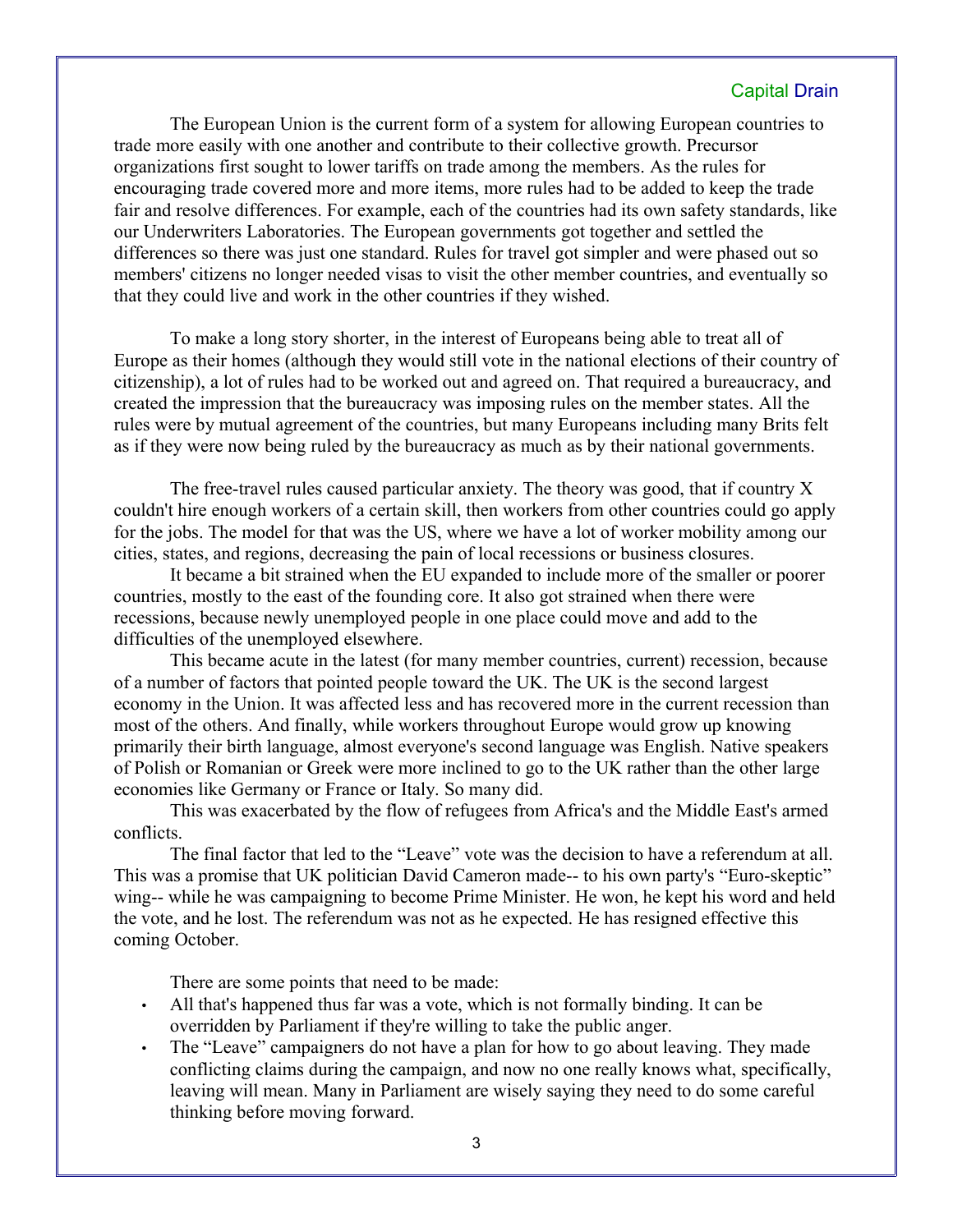- If Parliament chooses to continue, they have to file a specific formal request to the Union.
- Once that request is filed, the UK and the EU have *two years* to agree on the terms of separation. No one knows yet, but even those terms may include delays and phase-outs of some parts of the EU agreement, and will almost certainly continue to agree on many others.

Markets hate uncertainty, so almost all markets dropped on the news of the vote, but most have come back or will soon.

This is **unlikely to hurt the EU countries in any way**. Some of them, particularly in the south, have real problems, but nothing about Britain's alleged eventual exit from the union will make those worse in any direct way. There may be extra continental European investment that would otherwise have gone to the UK, so that would be positive.

Several companies have already said they may delay or relocate investments from the UK (especially London) to Europe. At a minimum, that makes other companies and consumers more cautious. Further, a large portion of the UK's exports were to the EU, but only a much smaller share of the EU's exports were to the UK. The eventual re-negotiated terms of trade could be less favorable to the UK than they are now.

Finally, the UK may hypothetically be able to dramatically restrict free movement of people from Europe, but that will likely come at a very high cost to their relations with the EU countries, and, more importantly, immigration was never really the root problem, as I'll describe shortly.

Politically, the UK is seeing a huge shakeup. The heads of both dominant parties are likely to be changed. A new Prime Minister needs to be chosen. UK members Scotland and Northern Ireland voted overwhelmingly to remain in the EU. Scotland has voted before on whether to stay in the UK, and there is talk about another vote so that Scotland could leave the UK but stay in (or join) the EU.

At least among the UK's Labor party, there may be a significant re-assessment of why the working classes were so eager to leave the EU. It is very clear from the results that educated, wealthy, and professional people voted overwhelmingly to stay in the EU, but they were outnumbered by the less-educated, less-skilled, lower-earning tradesmen, farmers, service workers, and unemployed who voted to leave. Why did all those people vote to leave?

Much of the discussion focused on stopping immigration, but the economic numbers show that immigration was not the reason that the middle and lower classes were earning so poorly. Rather, the relative impoverishment of the workers compared to the professionals started before the immigration surge, and was caused by the disappearance of good-paying jobs, and more people having to take low-paying jobs just to get by.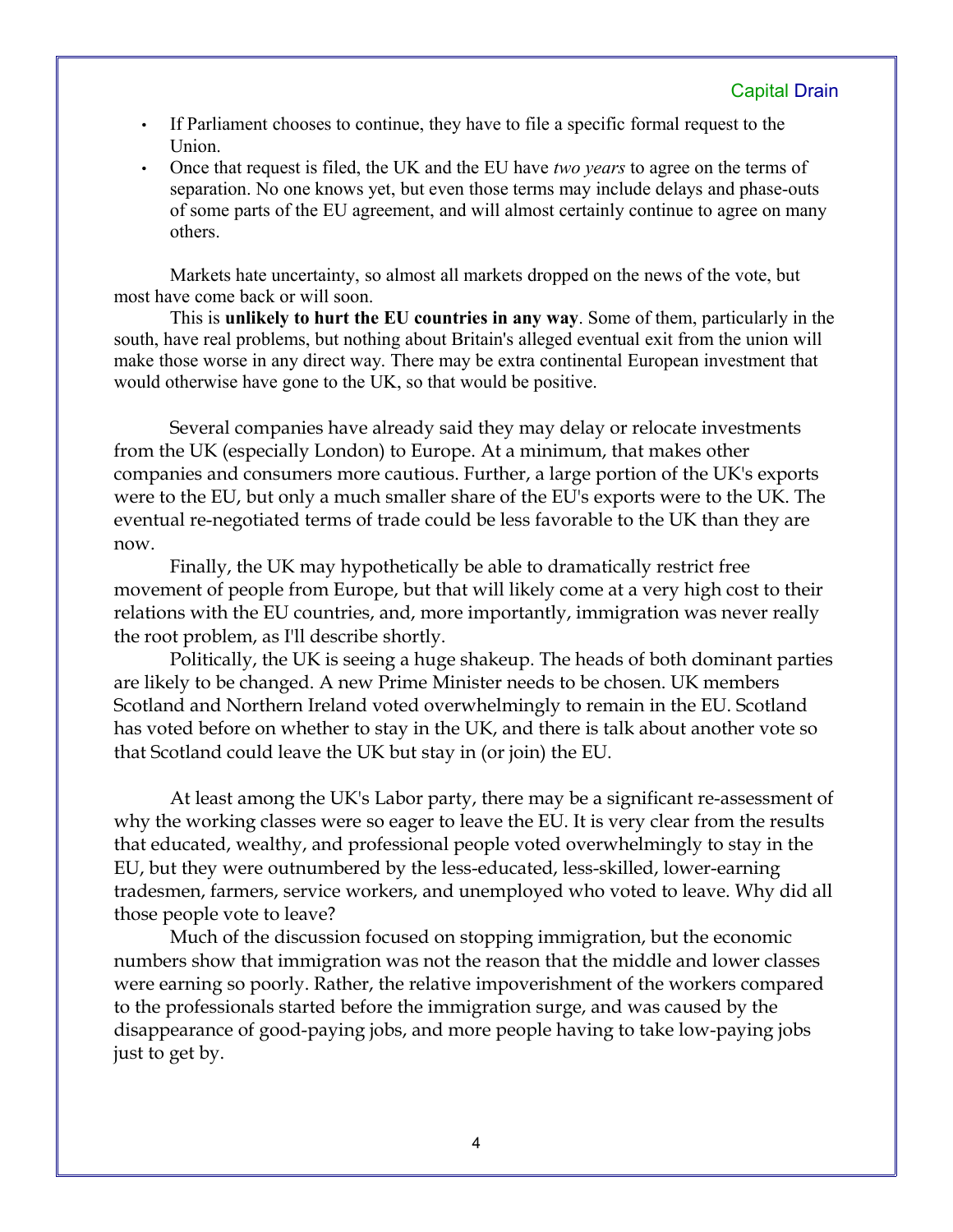That problem is not unique to the UK, but is also seen in the EU itself and most flamboyantly in the US where Donald Trump has won the Republican primary votes and is their presumptive nominee to be the President of the United States. There are a lot of workers in the west who are realizing that for decades their national economies have been doing well as measured by GDP, but they personally and as a segment of society have not been getting a share of the gains. Their lives have become uncomfortable and low-hope for the future, and they want a change.

Happily, some people with influence are listening. In fact, some have been predicting this moment for a while. Trump, while a horrible choice to lead to a solution, does see that many voters care intensely about this problem. Senator Bernie Sanders, Senator Elizabeth Warren, Congressman Alan Grayson, and others in government and in politics have been pushing this message since at least the Wall Street collapse and the Occupy Wall Street movement. Likewise some business people and financiers including Warren Buffet, Bill Gates, and a plethora of economists most prominently Robert Reich and Thomas Picketty have been warning us.

Starting in the 1980s in the US and the UK Reagan's and Thatcher's shift toward "supply side", or "trickle down" economics transferred economic power away from working people and toward big companies, their owners, and their senior managers. As wealth was transferred, political power shifted to corporatism as well. Some businesses were deregulated far too much, most notably the financial industry.

Further, the way globalization was implemented, in a laissez-faire governmenthands-off manner, created too many losers. Yes, global trade was great for our national GDP, but the gains went to the professional and investing classes, and the jobs were taken from the working classes. Taxing some of the gains of those who gained, and using the money to re-train and otherwise assist those who were being harmed, could have prevented this from becoming a crisis.

Part of what made western economies work so well for everyone from the 1950s to the 1980s was that the rules of the game assured that a rising tide would lift all boats. It has been changing since the 1980s so that a rising tide lifts only the yachts.

The BREXIT vote and amazing fact that Donald Trump can be polling in doubledigit percentages to be president are a sign that the shift has gone far too far. We need to re-jigger the rules so that gains for the wealthy also produce gains for the rest, so that everyone will want to keep the system going.

It's time to check the spelling and ship this to you.

If you have any questions, please write or phone. If you want to read more, the company [web site](http://www.LongspliceInvest.com/newsletter.shtml) has archived editions of this letter, lots of charts, and links to other